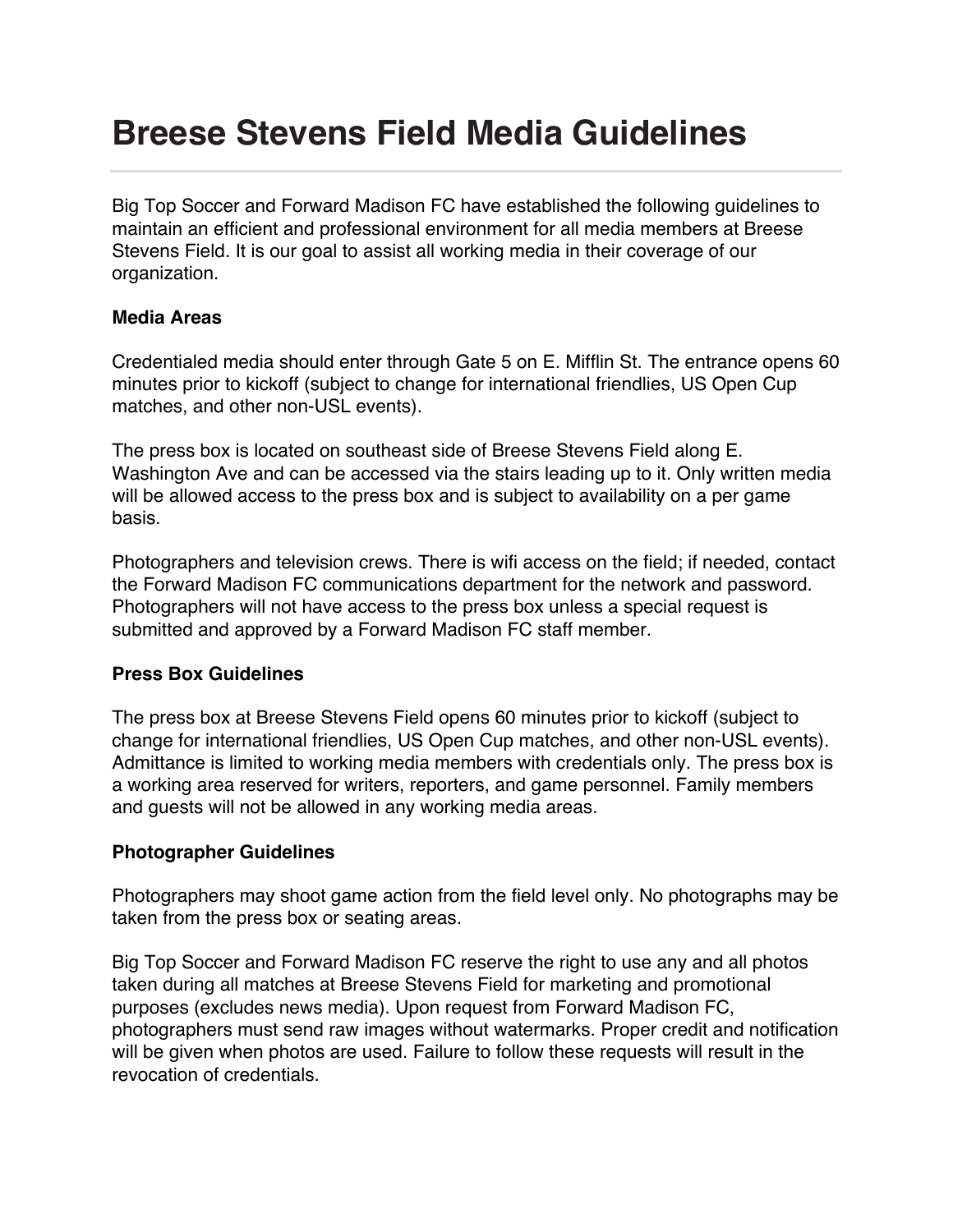Prior to kickoff, photographers may move to midfield to shoot starting line-ups, but immediately afterward are required to move to an endline. **No photographs may be taken from the either sideline after the match has started.**

Credentialed photographers may not switch ends during the run of play, nor cross in front of the benches or behind the goals.

### **Game Notes and Stat Sheets**

Game notes will be made available ahead of every USL match at Breese Stevens Field in the press box and all TV and radio booths. Post-match stat sheets can be emailed by request.

## **Interview and Comment Requests**

All interview and comment requests must be made through the Forward Madison FC Communications department. This includes players, coaches, front office staff, and any other individual operating under a Big Top Soccer franchise contract.

Requests can be sent to kuba@forwardmadisonfc.com.

In accordance with the United Soccer League Media Guidelines, approval of requests will be at the discretion of Forward Madison FC staff.

### **Pre-Match Interviews**

Forward Madison FC is not required to provide pre-game media access. Pre-game interview requests can be made, but are subject to denial at the discretion of the team's communications department.

### **Post-Match Interviews**

*For USL MATCH PLAY ONLY: In accordance with USL policy, media members may have access to the Forward Madison FC Head Coach and the 18 rostered players within 10 minutes of the conclusion of the match. In the event a player requires medical treatment and can't be present in the room, the Club's communications staff will make arrangements for the player to be available if he has been requested by media. Forward Madison FC communications staff has the right to end post-match interviews 30 minutes after the room opens following the end of the match.*

# **Training**

Unless otherwise specified, all but the final fifteen minutes of Forward Madison FC training sessions are closed to all media and outside personnel. The final fifteen minutes of training will be open to all media. Special requests to attend more than the